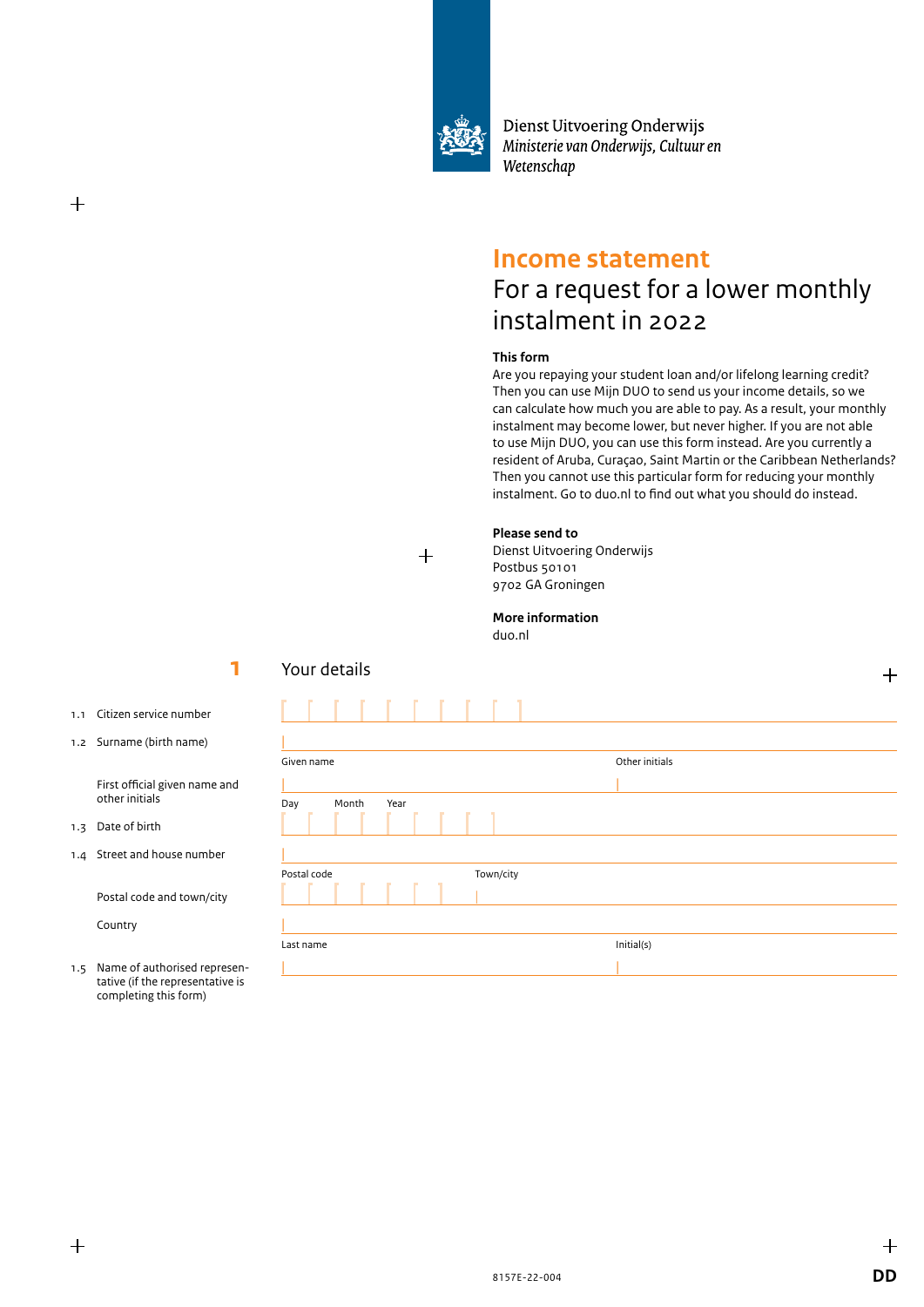# Your partner

First read the explanation section

| 2.1 | Are you married or have you                                                          | Day<br>Month<br>Year<br>$\Box$ Yes, since                                                                                                                                                                                                                                                                                                                                  | $\triangleright$ Go to question 2.6 |  |  |  |  |  |  |  |
|-----|--------------------------------------------------------------------------------------|----------------------------------------------------------------------------------------------------------------------------------------------------------------------------------------------------------------------------------------------------------------------------------------------------------------------------------------------------------------------------|-------------------------------------|--|--|--|--|--|--|--|
|     | entered into a registered part-<br>nership?                                          | $\square$ No                                                                                                                                                                                                                                                                                                                                                               |                                     |  |  |  |  |  |  |  |
|     | 2.2 Do you live at the same address                                                  | $\Box$ Yes                                                                                                                                                                                                                                                                                                                                                                 |                                     |  |  |  |  |  |  |  |
|     | with someone else?                                                                   | $\Box$ No > You do not have a (tax) partner. Go to question 3.                                                                                                                                                                                                                                                                                                             |                                     |  |  |  |  |  |  |  |
| 2.3 | Do you have a cohabitation                                                           | Day<br>Month<br>Year<br>$\Box$ Yes, since                                                                                                                                                                                                                                                                                                                                  | $\triangleright$ Go to question 2.6 |  |  |  |  |  |  |  |
|     | agreement?                                                                           | $\square$ No                                                                                                                                                                                                                                                                                                                                                               |                                     |  |  |  |  |  |  |  |
| 2.4 | Which of the following situations<br>applies or applied to you?                      | $\Box$ We have a child together/one of us has acknowledged the child of the other person                                                                                                                                                                                                                                                                                   |                                     |  |  |  |  |  |  |  |
|     |                                                                                      | $\Box$ We participate together in a pension fund                                                                                                                                                                                                                                                                                                                           |                                     |  |  |  |  |  |  |  |
|     |                                                                                      | $\Box$ We own a house together                                                                                                                                                                                                                                                                                                                                             |                                     |  |  |  |  |  |  |  |
|     |                                                                                      | $\Box$ A child of one of us lives at our joint address. In this situation you are not viewed as joint partners if one partner rents a<br>part of the house from the other, on the basis of a written agreement                                                                                                                                                             |                                     |  |  |  |  |  |  |  |
|     |                                                                                      | $\Box$ We are joint tax partners                                                                                                                                                                                                                                                                                                                                           |                                     |  |  |  |  |  |  |  |
|     |                                                                                      | $\Box$ None of these situations > You do not have a (tax) partner. Go to question 3.                                                                                                                                                                                                                                                                                       |                                     |  |  |  |  |  |  |  |
|     | 2.5 Since when does this situation                                                   | Day<br>Month<br>Year                                                                                                                                                                                                                                                                                                                                                       |                                     |  |  |  |  |  |  |  |
|     | exist?                                                                               |                                                                                                                                                                                                                                                                                                                                                                            |                                     |  |  |  |  |  |  |  |
|     | 2.6 If you are only repaying a<br>student loan under the regula-                     | $\square$ Yes                                                                                                                                                                                                                                                                                                                                                              |                                     |  |  |  |  |  |  |  |
|     | tions from before 2012: do<br>you wish for your partner's<br>income to be taken into | $\Box$ No >Your repayment period will be extended by the number of months that you do not have the income taken into consideration. Go to<br>question 3.                                                                                                                                                                                                                   |                                     |  |  |  |  |  |  |  |
|     | consideration as well?                                                               |                                                                                                                                                                                                                                                                                                                                                                            |                                     |  |  |  |  |  |  |  |
|     | 2.7 Details of partner:<br>Citizen service number                                    |                                                                                                                                                                                                                                                                                                                                                                            |                                     |  |  |  |  |  |  |  |
|     | Surname (birth name)                                                                 | Given name                                                                                                                                                                                                                                                                                                                                                                 | Other initials                      |  |  |  |  |  |  |  |
|     | First official given name and<br>other initials                                      | Month<br>Day<br>Year                                                                                                                                                                                                                                                                                                                                                       |                                     |  |  |  |  |  |  |  |
|     | Date of birth                                                                        | Income                                                                                                                                                                                                                                                                                                                                                                     |                                     |  |  |  |  |  |  |  |
|     | 3                                                                                    | Do you have a (tax) partner? Then also complete the right column for your partner. Read the explanation section to see<br>which documents you need to enclose. Do you pay back a student loan under the regulations from before 2012 and are you<br>not repaying a lifelong learning credit? Then you do not have to complete the right column if you checked 'no' at 2.6. |                                     |  |  |  |  |  |  |  |
|     |                                                                                      | You                                                                                                                                                                                                                                                                                                                                                                        | Your partner                        |  |  |  |  |  |  |  |
|     |                                                                                      | $\square$ No                                                                                                                                                                                                                                                                                                                                                               | $\Box$ No                           |  |  |  |  |  |  |  |
|     | 3.1 Were you in 2020 and/or 2021,                                                    | $\Box$ Yes, in 2020                                                                                                                                                                                                                                                                                                                                                        | $\Box$ Yes, in 2020                 |  |  |  |  |  |  |  |

- 3.1 Were you in 2020 and or are you in 2022 a single parent caring for children under the age of 18?
- 3.2 Did you have an income in The Netherlands in 2020?

| $\Box$ Yes, in 2022                                                                                                     | Yes, in 2022                                                                                                                    |
|-------------------------------------------------------------------------------------------------------------------------|---------------------------------------------------------------------------------------------------------------------------------|
| $\Box$ Yes, I had income in 2020 from (social welfare) benefits,<br>from wages or from (self-employed) entrepreneurship | $\Box$ Yes, my partner had income in 2020 from (social welfare)<br>benefit, from wages or from (self-employed) entrepreneurship |
| Complete: annual income in The Netherlands                                                                              | Complete: annual income in The Netherlands                                                                                      |

<sup>n</sup> No **>** *Go to question 3.4* <sup>n</sup> No **>** *Go to question 3.4*

 $\Box$  Yes, in 2021  $\Box$  Yes, in 2021

 $\epsilon$   $\epsilon$ 

# **2**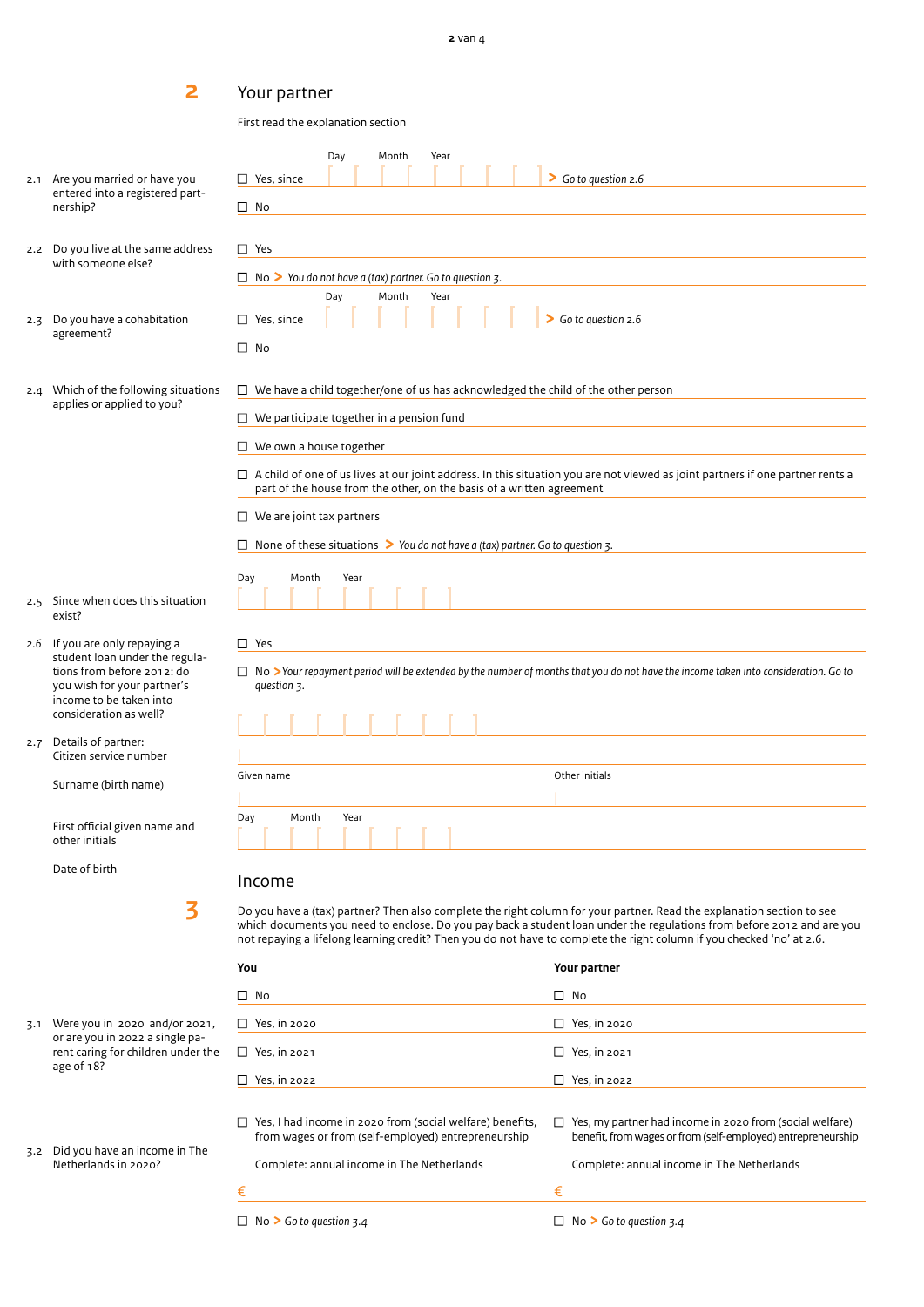#### 3.3 Have you declared this income?

- 3.4 Did you (partly) have an income outside The Netherlands in 2020?
- 3.5 In which country/countries did you have this income?
- 3.6 Have you declared this income?

 **4**

- 4.1 Did your (joint) income fall by a minimum of 15 percent after 2020, or are you single and did your income fall below the minimum income after 2020?
- 4.2 In which year is the fall in income expected to be largest?

**5**

5.1 What is your income in The Netherlands in the year you have filled in at question 4.2?

5.2 Did you (partly) have income outside The Netherlands in the year that you filled in at question  $4.2?$ 

| Yes, in The Netherlands                                                                                                                                                | Yes, in The Netherlands                                                                                                                                                |
|------------------------------------------------------------------------------------------------------------------------------------------------------------------------|------------------------------------------------------------------------------------------------------------------------------------------------------------------------|
| Yes, abroad                                                                                                                                                            | Yes, abroad                                                                                                                                                            |
| No                                                                                                                                                                     | No<br>$\mathsf{L}$                                                                                                                                                     |
| Yes $\triangleright$ Go to question 3.5                                                                                                                                | Yes $\triangleright$ Go to question 3.5<br>П                                                                                                                           |
| No. and not in The Netherlands either $\geq$ Enclose a<br>statement of income from the relevant tax authorities.<br>Read the explanation section and go to question 6. | No. and not in The Netherlands either $\geq$ Enclose a<br>statement of income from the relevant tax authorities.<br>Read the explanation section and go to question 6. |
| No $\triangleright$ Go to question 4                                                                                                                                   | No $\triangleright$ Go to question 4                                                                                                                                   |
|                                                                                                                                                                        |                                                                                                                                                                        |
| Fill in: foreign gross annual income in the<br>currency of the country in question.                                                                                    | Fill in: foreign gross annual income in the<br>currency of the country in question.                                                                                    |
|                                                                                                                                                                        |                                                                                                                                                                        |
| Yes, in The Netherlands                                                                                                                                                | Yes, in The Netherlands                                                                                                                                                |
| Yes, abroad > Enclose a statement of income from the<br>relevant tax authorities                                                                                       | Yes, abroad > Enclose a statement of income from the<br>$\perp$<br>relevant tax authorities                                                                            |
| No                                                                                                                                                                     | No<br>$\mathsf{L}$                                                                                                                                                     |

# all in income

| $\Box$ Yes                   |
|------------------------------|
| $\Box$ No > Go to question 6 |
|                              |
| $\Box$ 2021                  |
| 2022                         |

# Estimate of income

Do you have a partner and is his/her income taken into consideration in the calculation of your monthly instalment? In that case also complete the column for your partner. Do not estimate your income too low. Holiday money and/or year-end bonus also count as income. For more information about deductions go to belastingdienst.nl. Read the explanation section to see which documents you need to enclose.

| You |                                                                                                                                                                               |   |      | Your partner                                                                                                                                                                |           |  |  |  |  |  |
|-----|-------------------------------------------------------------------------------------------------------------------------------------------------------------------------------|---|------|-----------------------------------------------------------------------------------------------------------------------------------------------------------------------------|-----------|--|--|--|--|--|
|     | Annual income in the Netherlands                                                                                                                                              | € | 0.00 | Annual income in the Netherlands                                                                                                                                            | € 0.00    |  |  |  |  |  |
|     | Deduct: Balance of deductions                                                                                                                                                 | € | 0.00 | Deduct: Balance of deductions                                                                                                                                               | € 0.00    |  |  |  |  |  |
|     | <b>Estimated income in The Netherlands</b>                                                                                                                                    | € | 0.00 | <b>Estimated income in The Netherlands</b>                                                                                                                                  | 0.00<br>€ |  |  |  |  |  |
|     | $\Box$ Yes                                                                                                                                                                    |   |      | Yes                                                                                                                                                                         |           |  |  |  |  |  |
|     | $\Box$ No, and not in The Netherlands either > Enclose a<br>document of proof. Read the explanation section to find out<br>which document you must enclose. Go to question 6. |   |      | No. and not in The Netherlands either $\geq$ Enclose a<br>document of proof. Read the explanation section to find out<br>which document you must enclose. Go to question 6. |           |  |  |  |  |  |
|     | $\square$ No                                                                                                                                                                  |   |      | No                                                                                                                                                                          |           |  |  |  |  |  |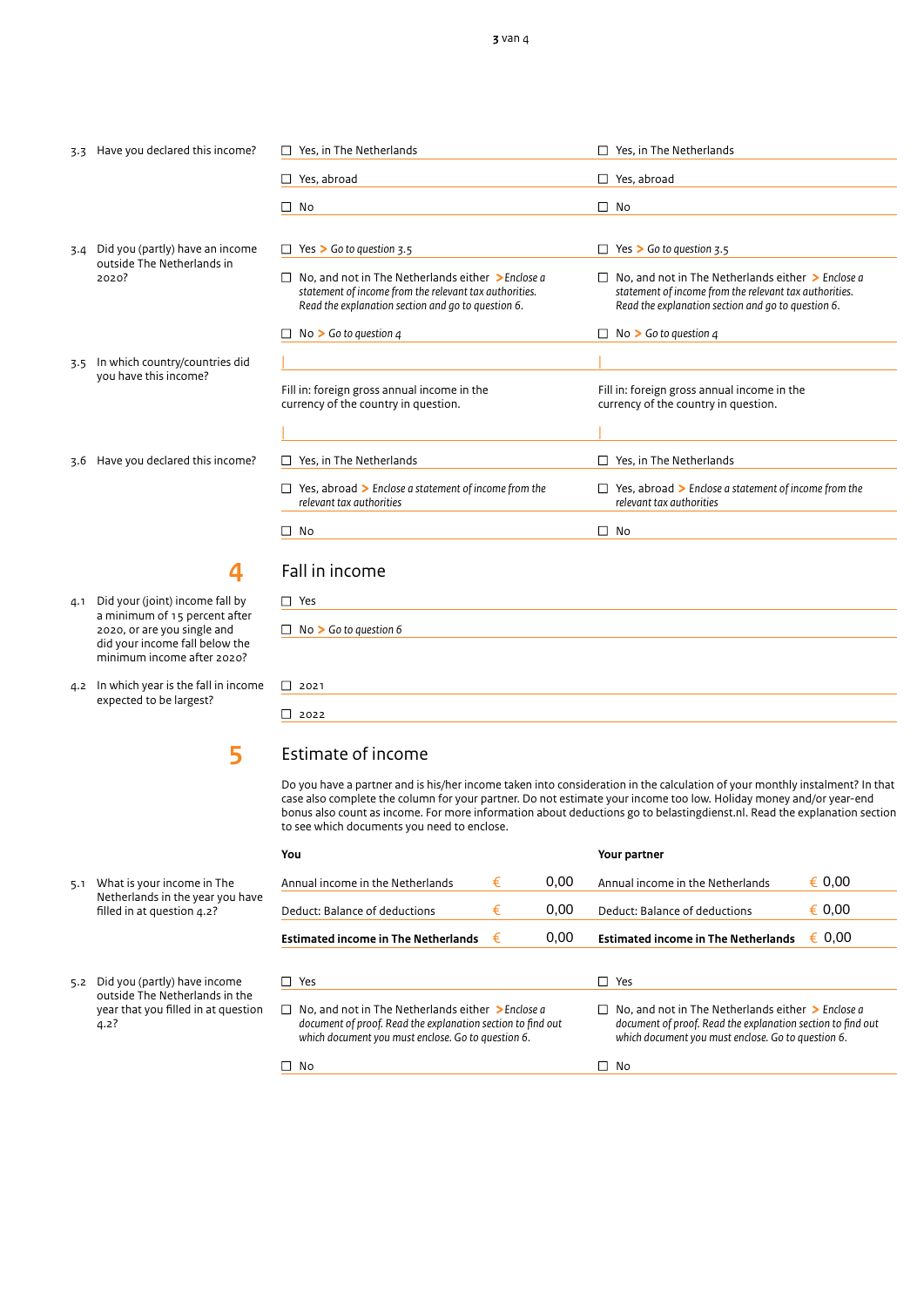- 5.3 In which country/countries did you have this income?
- *question. Enclose documents on which the income question. Enclose documents on which the income*

| |

**>** *Below make an estimate of your income outside* **>** *Below make an estimate of your income outside The Netherlands. Use the currency of the country in The Netherlands. Use the currency of the country in estimation is based. Read the explanation section estimation is based. Read the explanation section*

#### **You Your partner**

| Gross annual income     | Gross annual income     |
|-------------------------|-------------------------|
| outside The Netherlands | outside The Netherlands |
|                         |                         |

|  |  | 6 |
|--|--|---|
|  |  |   |

6.1 I hereby declare that I have completed this form in full and truthfully

| Signing           |       |      |  |  |  |  |  |  |  |  |  |
|-------------------|-------|------|--|--|--|--|--|--|--|--|--|
| Day               | Month | Year |  |  |  |  |  |  |  |  |  |
|                   |       |      |  |  |  |  |  |  |  |  |  |
| Telephone number* |       |      |  |  |  |  |  |  |  |  |  |
|                   |       |      |  |  |  |  |  |  |  |  |  |
| E-mail address*   |       |      |  |  |  |  |  |  |  |  |  |
|                   |       |      |  |  |  |  |  |  |  |  |  |

Signature of debtor or authorised representative

## Checklist

|

- Have you answered the questions about your (joint) income in full?
- Have you enclosed all required documents?
- Have you provided your signature?

Do you wish to authorise someone to handle your affairs in Mijn DUO? Then you can arrange this simply via digid.nl/machtigen. DUO does not have access to an authorisation given via DigiD. This is why you must also complete the Machtiging/Authorisation form, and enclose it if you want your authorised representative to be able to obtain information about you by telephone or via e-mail. You can download this form from duo.nl.

#### **DUO and your personal details**

Your personal details will be held in the computer systems of DUO. In order to fulfil its legal obligations, DUO uses and protects your personal details carefully. We always comply with the appropriate privacy laws. If you would like to know precisely how DUO uses your personal data, please visit our website: duo.nl. DUO verifies your details with other organizations, in order to ensure that you receive what you are entitled to. In the event of misuse, DUO will notify the Public Prosecution Service.